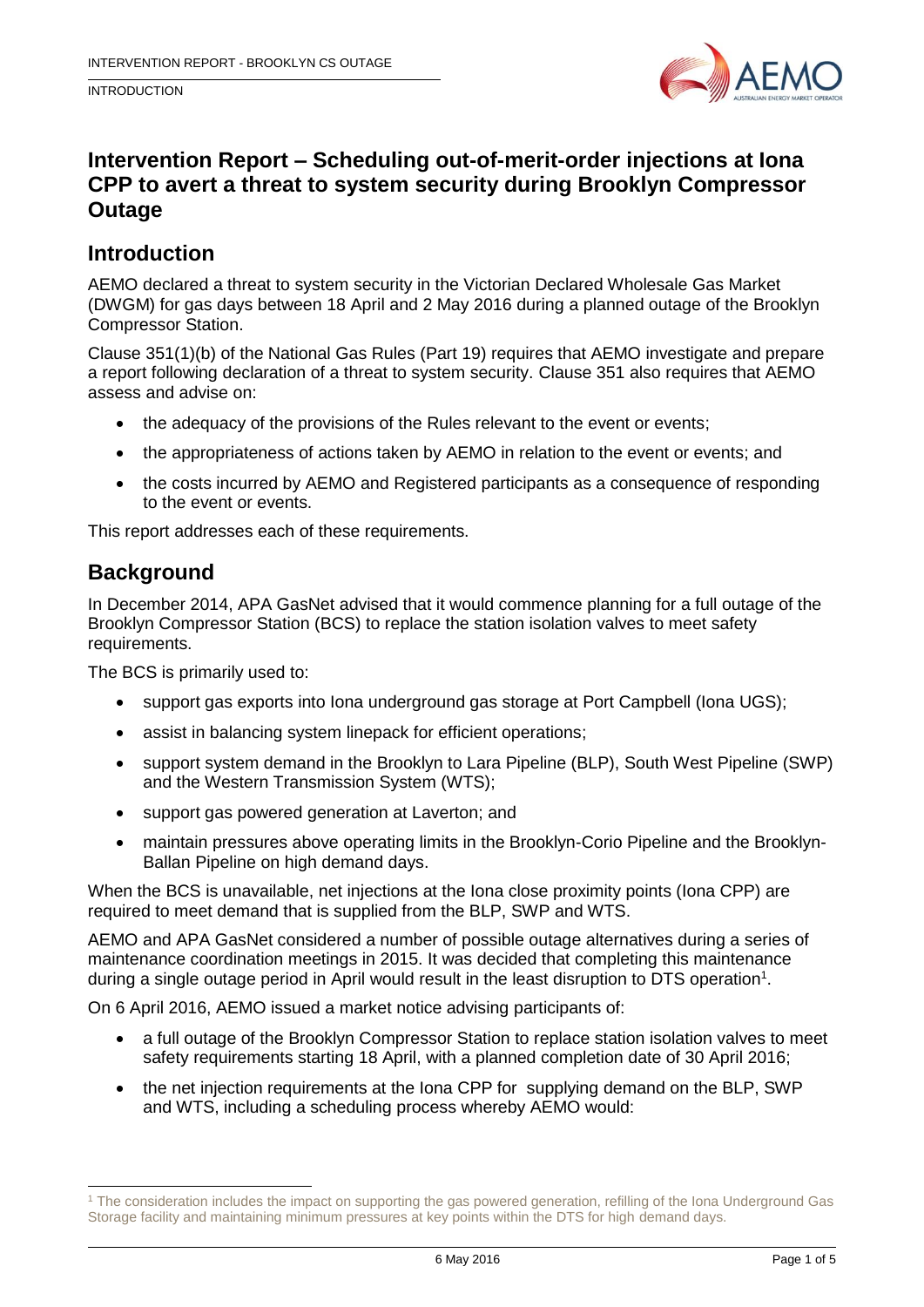SCHEDULING OUTCOME



- allow controllable withdrawal bids to be scheduled on the condition that there are sufficient physical injections at the Iona CPP to support the withdrawals and system demand on the BLP, SWP and WTS; and
- restrict controllable withdrawal bids to be scheduled prior to calling on out-of-merit-order injections to avert the threat to system security, if insufficient net injections are likely to be scheduled; and
- notice that AEMO will declare a threat to system security, and schedule out-of-merit-order injections at the Iona CPP, if pressures on the BLP, SWP and WTS are forecast to fall below minimum operating limits.

On 11 April 2016, AEMO provided an overview of the outage to participants at the Gas Wholesale Consultative Forum meeting.

On 13 April 2016, AEMO held an industry conference to inform participants of the:

- scope of BCS work and operational impact on the DTS;
- DWGM scheduling process to be applied during this outage; and
- market notices that AEMO will issue, and the intent of these notices.

On 15 April 2016, AEMO issued a market notice seeking a market response to the threat to system security for the outage period from 18 to the 30 April. AEMO also sent notices seeking a market response, to advise on the threat, quantification of out-of-merit order injections, and to advise when the threat had subsided.

The outage was extended for an additional two days until 2 May 2016. BCS resumed normal operations from 6:00AM the 3 May 2016.

# **Scheduling outcome**

The impact on scheduling outcomes is separated into three sections below:

- lost opportunity to withdraw gas at Iona CPP into the Iona UGS facility;
- scheduling of out-of-merit-order injections (above market price bids); and
- increased ancillary payments and uplift payments as a result of the scheduling out-of-meritorder injections.

#### **Lost opportunity to withdraw gas at Iona CPP**

To schedule the required net injections at Iona CPP during the Brooklyn Compressor Station outage, AEMO de-scheduled a total of 208 TJ of controllable withdrawals in the 6AM operating schedules during the period.

This de-scheduling of withdrawals occurred despite some market response during the BCS outage. It is likely that the de-scheduled withdrawal quantity would have been much higher in the absence of a market response. For example, the expected daily controllable withdrawal during the 15 day outage was approximately 100 TJ/d or a total of 1,500 TJ.

The table below lists the de-scheduled withdrawal quantities (in GJ) at the Iona CPP in the operating schedules for the gas days 18 April to 2 May 2016.

| Gas Day   | <b>6AM Schedule</b> | 10AM Schedule | 2PM Schedule | <b>6PM Schedule</b> | 10PM Schedule |
|-----------|---------------------|---------------|--------------|---------------------|---------------|
| 18-Apr-16 | 28,750              | 2,873         | 14,682       | 13,561              | 34,681        |
| 19-Apr-16 | 66,250              | 50,330        | 46,497       | 46,443              | 1,570         |
| 20-Apr-16 | 21,456              | 17,330        | 12,330       | 29,580              | 16,212        |
| 21-Apr-16 | 22,150              | 37,416        | 12,330       | 11,844              | 11,212        |
| 22-Apr-16 | 1,250               | 12,330        | 12,330       | 12,239              | 15,435        |
| 23-Apr-16 | 1,250               | 1,497         | 6,434        | 1,974               | 9,734         |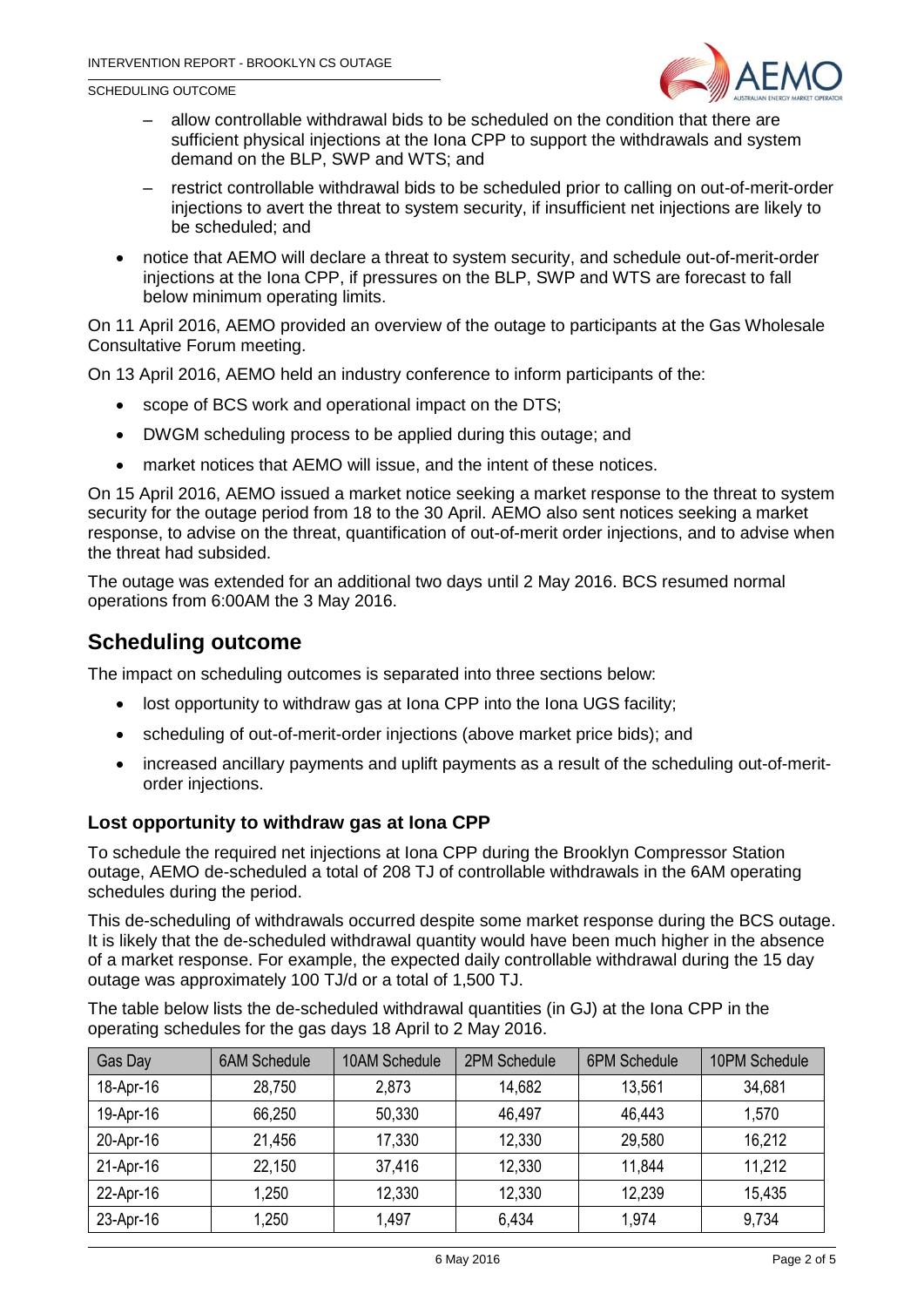

#### MARKET IMPACT

| Gas Day      | <b>6AM Schedule</b> | 10AM Schedule | 2PM Schedule | 6PM Schedule | 10PM Schedule |
|--------------|---------------------|---------------|--------------|--------------|---------------|
| 24-Apr-16    | 1,250               | 888           | 1,127        | 14,705       | 18,073        |
| 25-Apr-16    | 9,782               | 13,646        | 13,281       | 16,790       | 16,015        |
| 26-Apr-16    | 1,250               | 1,080         | 1,080        | 6,099        | 432           |
| 27-Apr-16    | 8,750               | 8,580         | 11,080       | 11,080       | 10,432        |
| 28-Apr-16    | 1,250               | 7,237         | 4,382        | 6,648        | 432           |
| 29-Apr-16    | 1,250               | 2,080         | 5,197        | 3,148        | 432           |
| 30-Apr-16    | 1,250               | 1,080         | 864          | 648          | 432           |
| $01$ -May-16 | 26,250              | 26,080        | 25,864       | 25,648       | 15,432        |
| 02-May-16    | 16,250              | 16,080        | 864          | 648          | 0             |

The changes in the withdrawal quantities between scheduling horizons were mainly due to intra-day re-bidding, which resulted in changes to the market price and therefore controllable withdrawal quantities in the pricing schedules.

#### **Out-of-merit-order injection**

In response to the threats to system security, AEMO scheduled the minimum required net injection at the Iona CPP, which included some out-of-merit-order injections (above market price bids). During the 15 day outage, AEMO scheduled a total of 223 TJ of out-of-merit-order injections in the 6AM operating schedules.

The table below lists the out-of-merit-order injections (in GJ) at the Iona CPP in the operating schedules for each gas day from 18 April to 2 May 2016.

| Gas Day   | <b>6AM Schedule</b> | 10AM Schedule | 2PM Schedule | <b>6PM Schedule</b> | 10PM Schedule |
|-----------|---------------------|---------------|--------------|---------------------|---------------|
| 18-Apr-16 | 13,097              | 0             | 0            | 0                   | 509           |
| 19-Apr-16 | 12,497              | 7,399         | 3,919        | 2,539               | 0             |
| 20-Apr-16 | 12,572              | 1,321         | 0            | 8,292               | 1,882         |
| 21-Apr-16 | 14,472              | 1,464         | 1,191        | 1,254               | 455           |
| 22-Apr-16 | 23,172              | 8,582         | 6,865        | 5,149               | 3,433         |
| 23-Apr-16 | 21,497              | 6,000         | 4,800        | 3,600               | 2,400         |
| 24-Apr-16 | 432                 | 0             | 0            | $\mathbf 0$         | 5,493         |
| 25-Apr-16 | 15,497              | 2,914         | 2,331        | 248                 | 0             |
| 26-Apr-16 | 16,797              | 13,998        | 0            | $\mathbf 0$         | 0             |
| 27-Apr-16 | 16,597              | 1,331         | 1,065        | 799                 | 532           |
| 28-Apr-16 | 16,197              | 9,332         | 7,465        | 5,598               | 3,732         |
| 29-Apr-16 | 16,797              | 18,999        | 14,827       | 10,220              | 5,582         |
| 30-Apr-16 | 9,997               | 8,331         | 6,665        | 2,749               | 1,833         |
| 01-May-16 | 20,197              | 16,832        | 13,465       | 10,099              | 6,733         |
| 02-May-16 | 13,022              | 717           | 2,818        | 430                 | 0             |

The changes in the out-of-merit-order injection quantities between scheduling horizons were mainly due to intra-day re-bidding, which resulted in changes to the merit order bid stacks.

### **Market impact**

The market impact resulting from the threats to system security are in the form of additional Ancillary Payments (AP) and corresponding Uplift Payments (UP).

The table below lists these payments by type for each gas day from 18 April to 2 May 2016.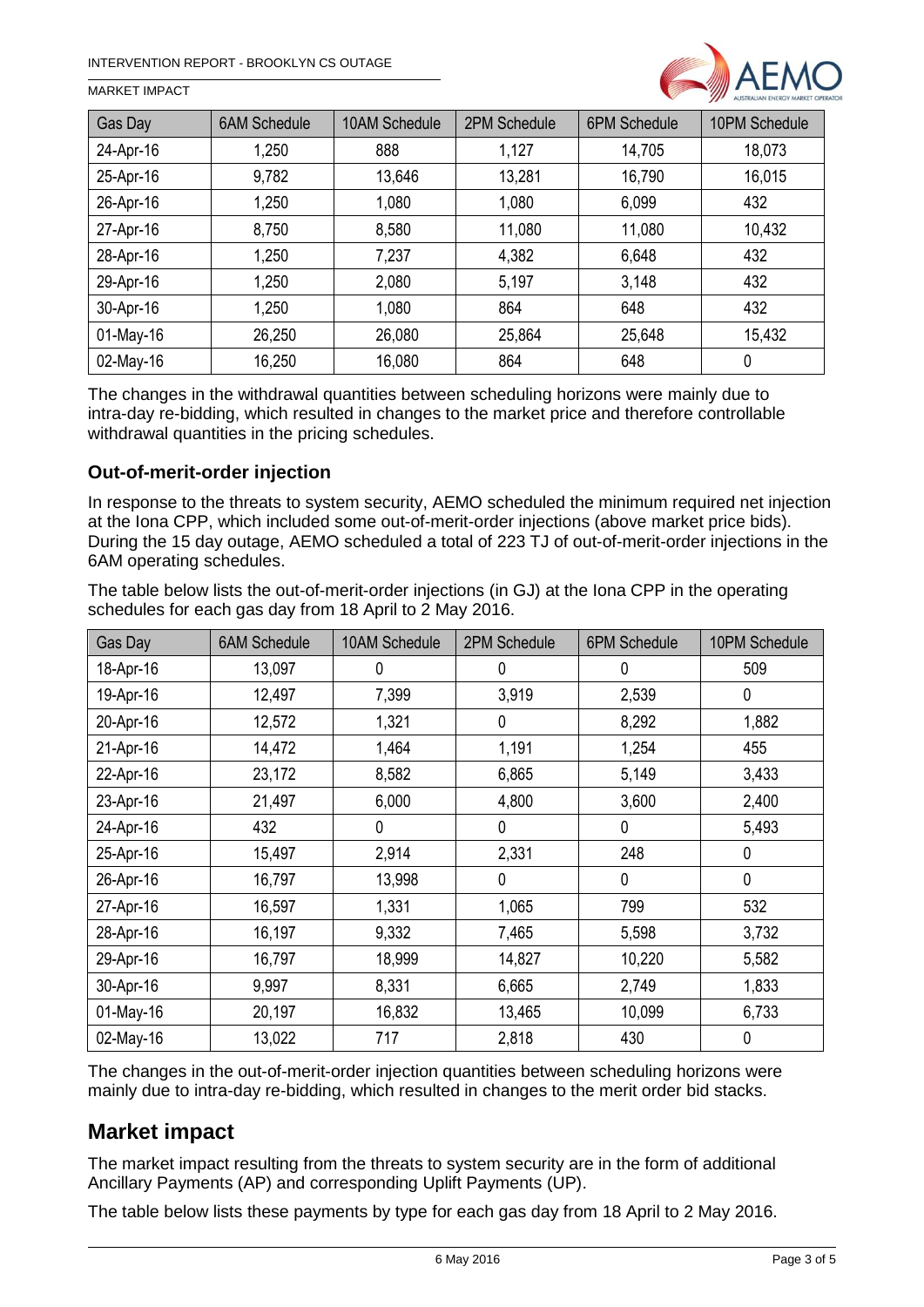

|  | ADEQUACY OF THE NGR |  |  |  |
|--|---------------------|--|--|--|
|--|---------------------|--|--|--|

| Gas Day   | <b>Ancillary Payments</b><br>(\$) | <b>Congestion Uplift</b><br>Payments (\$) | <b>Surprise Uplift</b><br>Payments (\$) | <b>Common Uplift</b><br>Payments (\$) |
|-----------|-----------------------------------|-------------------------------------------|-----------------------------------------|---------------------------------------|
| 18-Apr-16 | 2,956                             | 2,786                                     | 170                                     | 0                                     |
| 19-Apr-16 | $-18,357$                         | $-2,138$                                  | $-16,219$                               | 2,539                                 |
| 20-Apr-16 | 32,996                            | 20,291                                    | 9,102                                   | 3,603                                 |
| 21-Apr-16 | 42,796                            | 41,850                                    | 946                                     | 0                                     |
| 22-Apr-16 | 27,270                            | 24,474                                    | 2,796                                   | 0                                     |
| 23-Apr-16 | 21,892                            | 19,442                                    | 2450                                    | $\mathbf 0$                           |
| 24-Apr-16 | 0                                 | 0                                         | 0                                       | $\mathbf 0$                           |
| 25-Apr-16 | 25,700                            | 2,914                                     | 2,331                                   | 248                                   |
| 26-Apr-16 | 20,804                            | 15,896                                    | 4908                                    | 0                                     |
| 27-Apr-16 | 15,810                            | 12,399                                    | 3411                                    | $\mathbf 0$                           |
| 28-Apr-16 | 5,640                             | 4,551                                     | 1,089                                   | $\mathbf 0$                           |
| 29-Apr-16 | 35,127                            | 25,235                                    | 9,893                                   | 0                                     |
| 30-Apr-16 | 12,705                            | 9,876                                     | 2,829                                   | 0                                     |
| 01-May-16 | 4,544                             | 4,544                                     | 0                                       | 0                                     |
| 02-May-16 | 1,346                             | 1,258                                     | 88                                      | 0                                     |

The key results can be summarised as follows:

- The total APs associated with the out-of-merit order injections at Iona CPP during the period 18 April to 2 May 2016 are approximately \$231,000.
- The non-positive AP values seen on gas days 19 April<sup>2</sup> and 24 April 2016 were primarily due to some participants nominating their scheduled injections as an uplift hedge, which rendered their out-of-merit-order scheduled injections ineligible for ancillary payments.
- Uplift payments were categorised as approximately 88% congestion uplift, 11% surprise uplift, and 1% common uplift.
	- $\circ$  Congestion uplift is allocated to participants when their daily profiled demand forecasts and scheduled controllable withdrawals exceed their AMIQ (profiled uplift hedge).
	- $\circ$  Surprise uplift is allocated to participants who were deemed to have worsened the constraint at reschedules. For example, when participants under-inject or overwithdraw in the preceding schedule (for positive APs).
	- o Common uplift is any remaining uplift that cannot be allocated as congestion or surprise uplift, and is applied across participants in proportion to their actual withdrawal quantities over a gas day.

# **Adequacy of the NGR**

In respect of this event, AEMO has assessed the application and adequacy of NGR provisions relating to maintenance approval, market notices, and this intervention report.

#### **Maintenance approval**

-

NGR 326(1) requires that AEMO coordinate maintenaince to ensure that system security is not threatened, while NGR 326(4) requires AEMO and service providers to cooperate to minimise any threat to system security.

<sup>2</sup> Please refer to the GWCF paper 12-017-01 'Impact of Negative APs on settlement outcome' for further explanation of negative APs